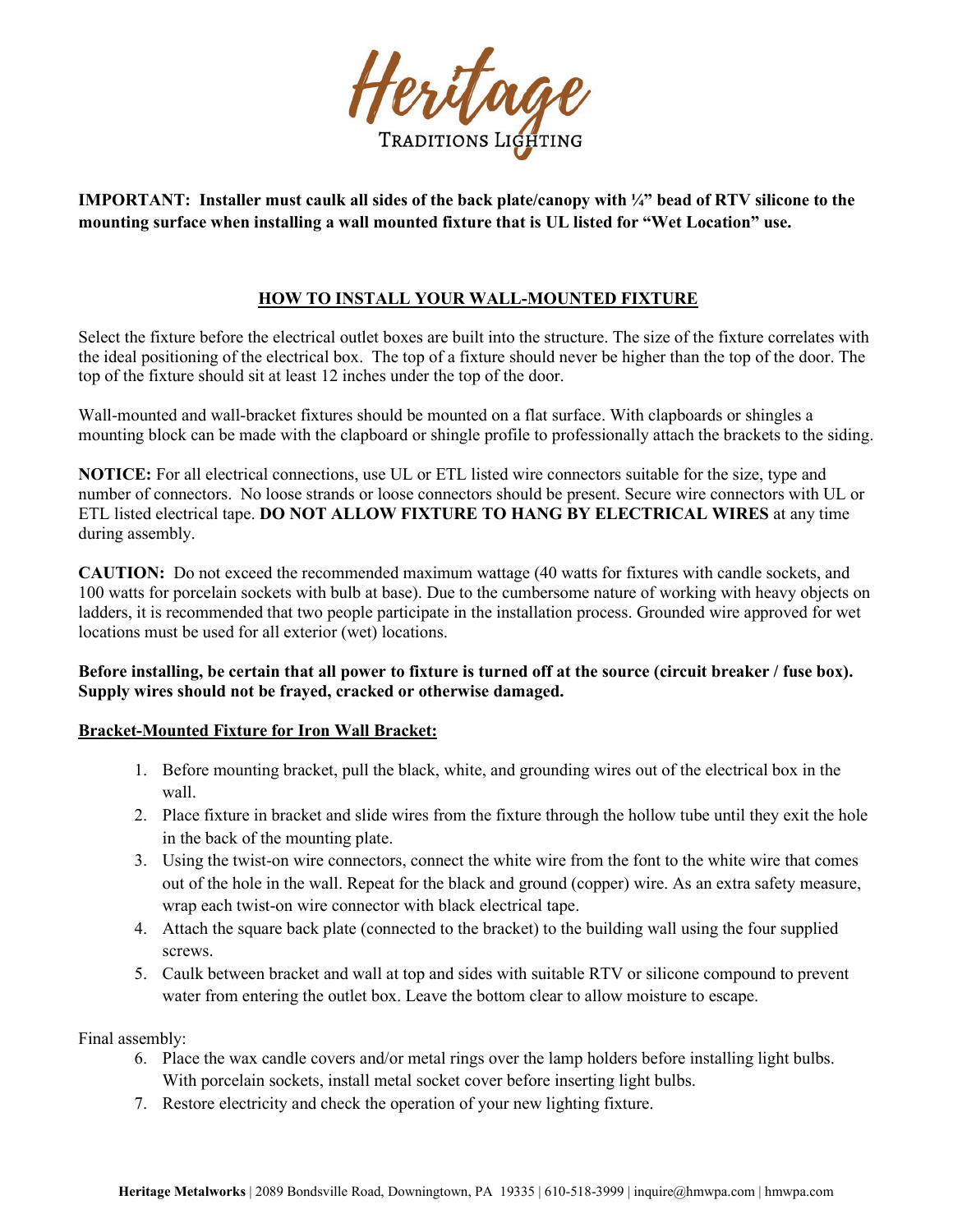

## **How to Install Your Wall-Mounted Fixture (Page 2)**

#### **Bracket-Mounted Fixture for Iron Supporting Arm Bracket: (Fixtures that sit on the bracket)**

- 1. Before mounting bracket, pull the black, white, and grounding wires out of the electrical box in the wall.
- 2. Place fixture on top of the iron bracket collar and slide wires from the fixture through the hollow tube until they exit the hole in the back of the mounting plate.
- 3. Using twist-on wire connectors, connect the white wire from the wall to the white wire from the fixture. Repeat for the black wire. Attach the ground (copper) wires to the green screw on the crossbar. As an extra safety measure, wrap each twist-on wire connector with black electrical tape.
- 4. Attach the square back plate (connected to the bracket) to the building wall using the four supplied screws.
- 5. Caulk between bracket and wall at top and sides with suitable RTV or silicone compound to prevent water from entering the outlet box. Leave the bottom clear to allow moisture to escape.

### Final assembly:

- 6. Place the wax candle covers, and/or metal rings over the lamp holders before installing light bulbs. With porcelain sockets, install metal socket cover before inserting light bulbs.
- 7. Restore electricity and check the operation of your new lighting fixture.

### **Installing Wall-Mounted Fixture:**

- 1. Screw the cross bar that slides along the threaded rod to the front of the outlet box, keeping flared neck facing the bar.
- 2. Screw the threaded nipple about halfway into the crossbar.
- 3. If the mirror or pewter reflector is installed inside the fixture, remove them. Remove the support plate from inside back of fixture.
- 4. Using twist-on wire connectors, connect the white wire from the wall to the white wire from the fixture. Repeat for the black wire. Attach the ground (copper) wires to the green screw on the crossbar. As an extra safety measure, wrap each twist-on wire connector with black electrical tape.
- 5. Once the wires are connected, wrap each twist-on connector with black electrical tape.
- 6. Separate the connected wires so that the black wires are on one side of the outlet box and white wires are on the other side.
- 7. Screw the locknut onto the threaded nipple and tighten to hold the fixture in place. Make sure the nut and nipple are flush at the back of the fixture.
- 8. Put the mirror (if required) or pewter reflector plate in place inside the back of the fixture. Press tabs to hold mirror or pewter reflector plate in place inside on the back of the fixture.
- 9. Caulk between the back of the fixture and wall at top and sides with suitable RTV or silicone compound to prevent water from entering the outlet box. Leave the bottom clear to allow moisture to escape.

Final assembly:

- 10. Place the wax candle covers, and/or metal rings over the lamp holders before installing light bulbs. With porcelain sockets, install metal socket cover before inserting light bulbs.
- 11. Restore electricity and check the operation of your new light fixture.